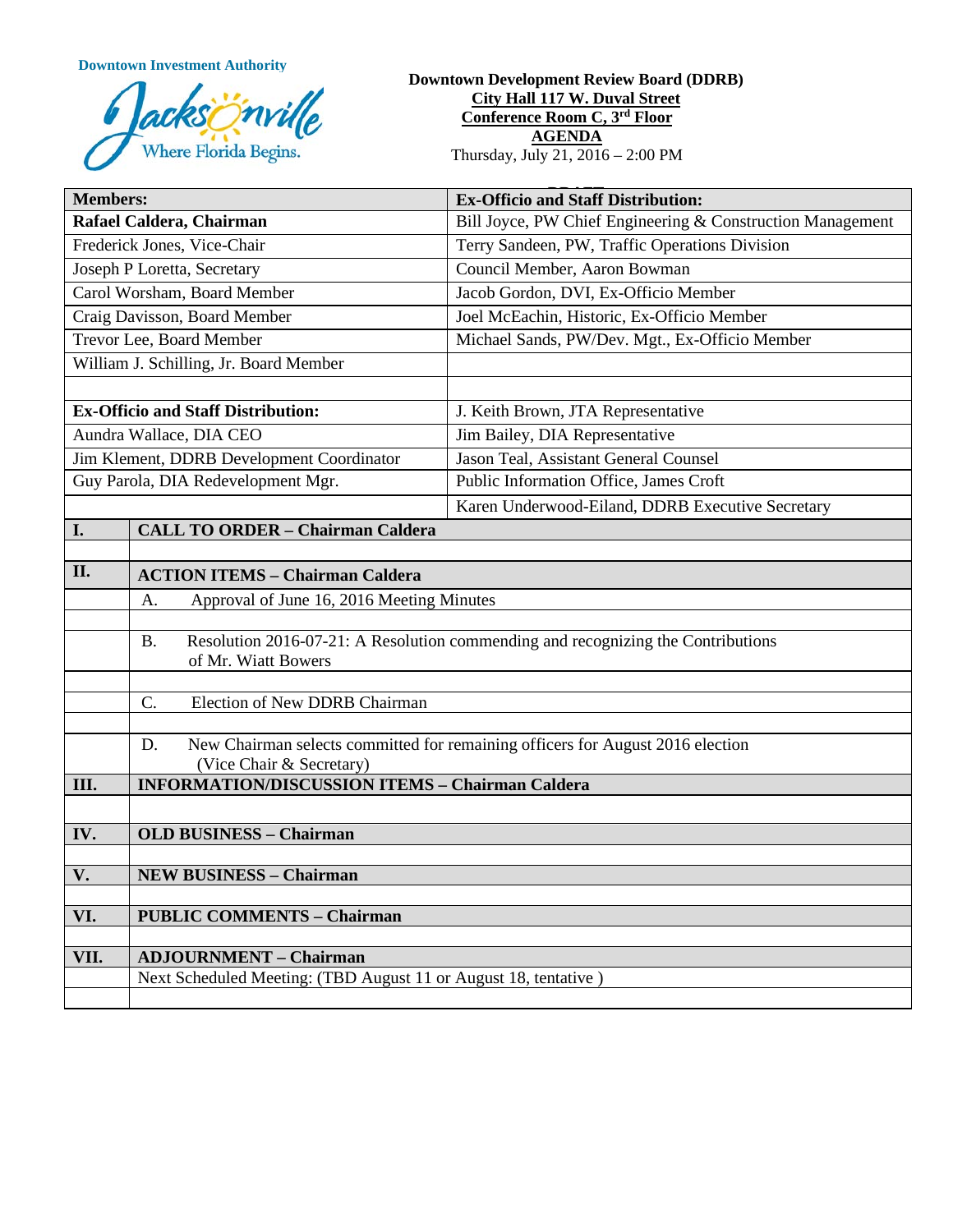

**Downtown Development Review Board (DDRB)**

**City Hall @ St. James 117 W. Duval Street Conference Room, C, 3rd Floor** 

*Thursday, July 16, 2016 - 2:00 p.m.*

# *MEETING* **MINUTES**

**Board Members Present:** Chair R. Caldera, Vice Chair F. Jones, Secretary, C. Davisson and Bill Schilling

**Board Members Not Present:** Trevor Lee, Secretary J. Loretta and C. Worsham

**DIA Board Members Present:** None

**DIA Staff Present:** Aundra Wallace CEO, Guy Parola, Redevelopment Manger; Jim Klement, Staff Liaison; and Karen Eiland, Executive Secretary

**Representing Office of City Council:** Council Member Aaron Bowman, Jacksonville Waterways Commission

**Representing Office of the Mayor:** Johnny Gaffney

**Representing Office of General Counsel:** Jason Teal

# **I. CALL TO ORDER**

Chairman Caldera convened the meeting with a quorum present and called the meeting to order at approximately 2:22 p.m.

Chairman Caldera welcomed Council Member Bowman and the newest Board Member Bill Schilling to the Board.

Chairman Caldera asked anyone wishing to speak on a particular project to complete a public speaker card and reminded Board members to disclose if they had any ex-parte communication with any of the applicants presenting projects today or conflicts of interest prior to the item being addressed by the Board.

The action items were deferred until a quorum was defined.

CEO Wallace discussed the next month agenda. He informed the Board that The District, a Healthy town concept, the development of the 40-acre site on the Southbank which was the old JEA Southside generating station. The District will be coming before the DDRB for conceptual approval. CEO Wallace would like to see the project go from conceptual to final before October 1, 2016. CEO Wallace briefly updated the Board Members regarding the DIA Appeal of the Gate Station that was heard by the DIA on June 23, 2016.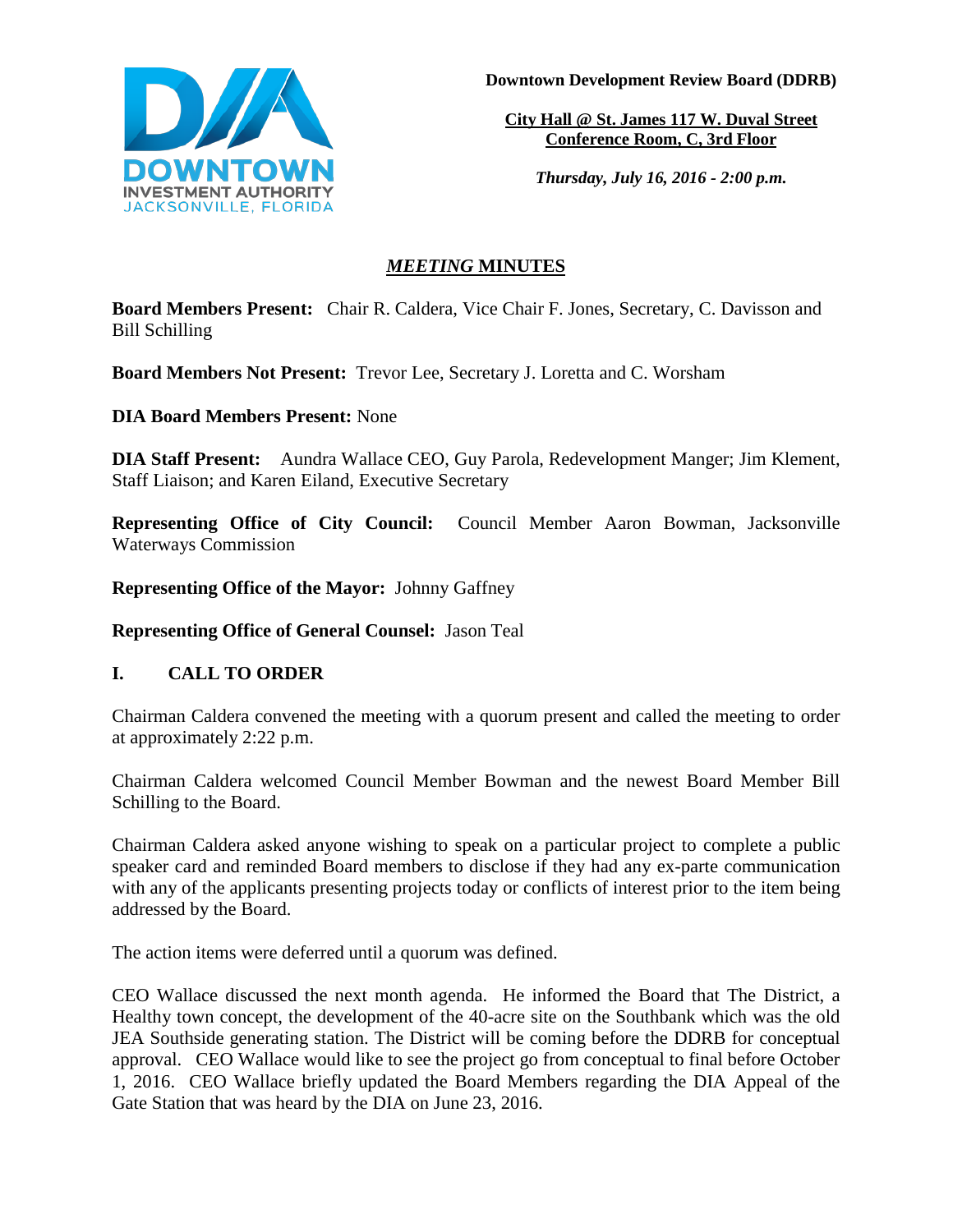Downtown Development Review Board (DDRB) Thursday, July 16, 2016 Page 2 of 4

Jim Klement stated that Broad stone is moving through the permit process.

CEO Wallace was excused for a conference call.

Board Member Jones arrived at 2:30 pm. and a quorum was defined. He was attending a meeting with FDOT.

#### **II. ACTION ITEMS**

#### **A. Approval of the DDRB June 16, 2016 Regular Meeting Minutes**

**A MOTION WAS MADE BY BOARD MEMBER DAVISSON AND SECONDED BY BOARD MEMBER JONES APPROVING DDRB JUNE 16, 2016 REGULAR MEETING MINUTES.** 

**THE MOTION PASSED UNANIMOUSLY 4-0.** 

### **B. A RESOLUTION COMMENDING AND RECOGNIZING THE CONTRIBUTION OF WIATT BOWERS TO THE DOWNTOWN DEVELOPMENT REVIEW BOARD.**

Mr. Klement brought forth Resolution 2016-07

### **A MOTION WAS MADE BY BOARD MEMBER JONES AND SECONDED BY BOARD MEMBER DAVISSON APPROVING RESOLUTION 2016-07-21. THE MOTION PASSED UNANIMOUSLY 4-0.**

Mr. Bowers thanked the Board. He stated that he was hopeful to see things starting to fixate. He pointed out that the Downtown Core really matters. He wished the Board the best of luck.

#### **C. ELECTION OF NEW DDRB CHAIRMAN**

Jason Teal said that the Bylaws specified that the Board was required to elect a New Chairperson. He explained the method for the Chair to open up the floor for nominations. The person need not be present. Once those nominations are in, the Chairman will close the nomination period and vote the various slates of officers. Once the election is concluded, then that Chair will immediately take the seat. The Chair will then appoint a nominating committee to be charged to meet some time before the next meeting to consider and prepare a recommendation of a Vice Chair and Secretary. The nominating committee will need to be noticed and coordinated through Karen Underwood.

Chairman Caldera opened the floor for nominations. Board Member Davisson nominated Frederick Jones as Chairman.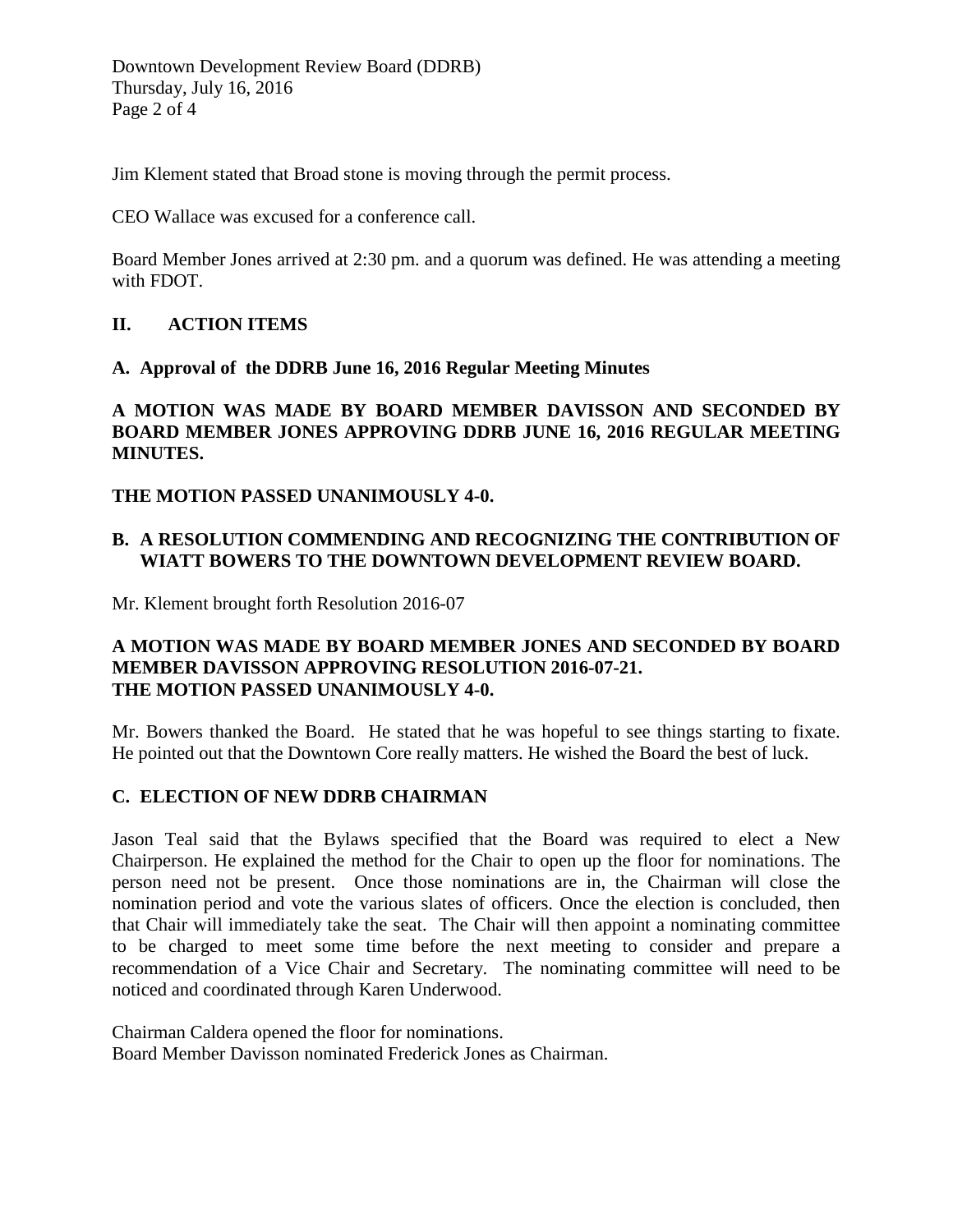### **A MOTION WAS MADE BY BOARD MEMBER DAVISSON AND SECONDED BY BOARD MEMBER JONES NOMINATING BOARD MEMBER JONES AS CHAIRMAN OF THE DDRB.**

### **THE MOTION PASSED UNANIMOUSLY 4-0**

## **D. NEWLY APPOINTED CHAIRMAN SELECTS COMMITTEE FOR REMAINING OFFICERS FOR AUGUST 2016 ELECTION.**

Jason Teal stated that Chairman Jones was now in control of the Agenda. Before the meeting concludes, Chairman Jones needs to appoint two Board Members to serve on the nominating committee.

Chairman Jones elected Board Member Davisson and Board Member Caldera to serve on the nominating committee.

### **III. INFORMATION/DISCUSSION ITEMS**

None

# **IV. OLD BUSINESS**

Board Member Caldera inquired about the Broad stone River house. Jason Teal responded that there was a debate about which sign design or style type would be chosen. That final design has to be reviewed by a Member of the DDRB. Board Member Lee was appointed to serve on that capacity.

Jim Klement stated the next regular meeting will be tentatively scheduled on August 18, 2016.

- **V. NEW BUSINESS** None
- **VI. PUBLIC COMMENT** None

### **VII. ADJOURNMENT**

There being no further business, Chair Jones adjourned the meeting at approximately 3:03 p.m.